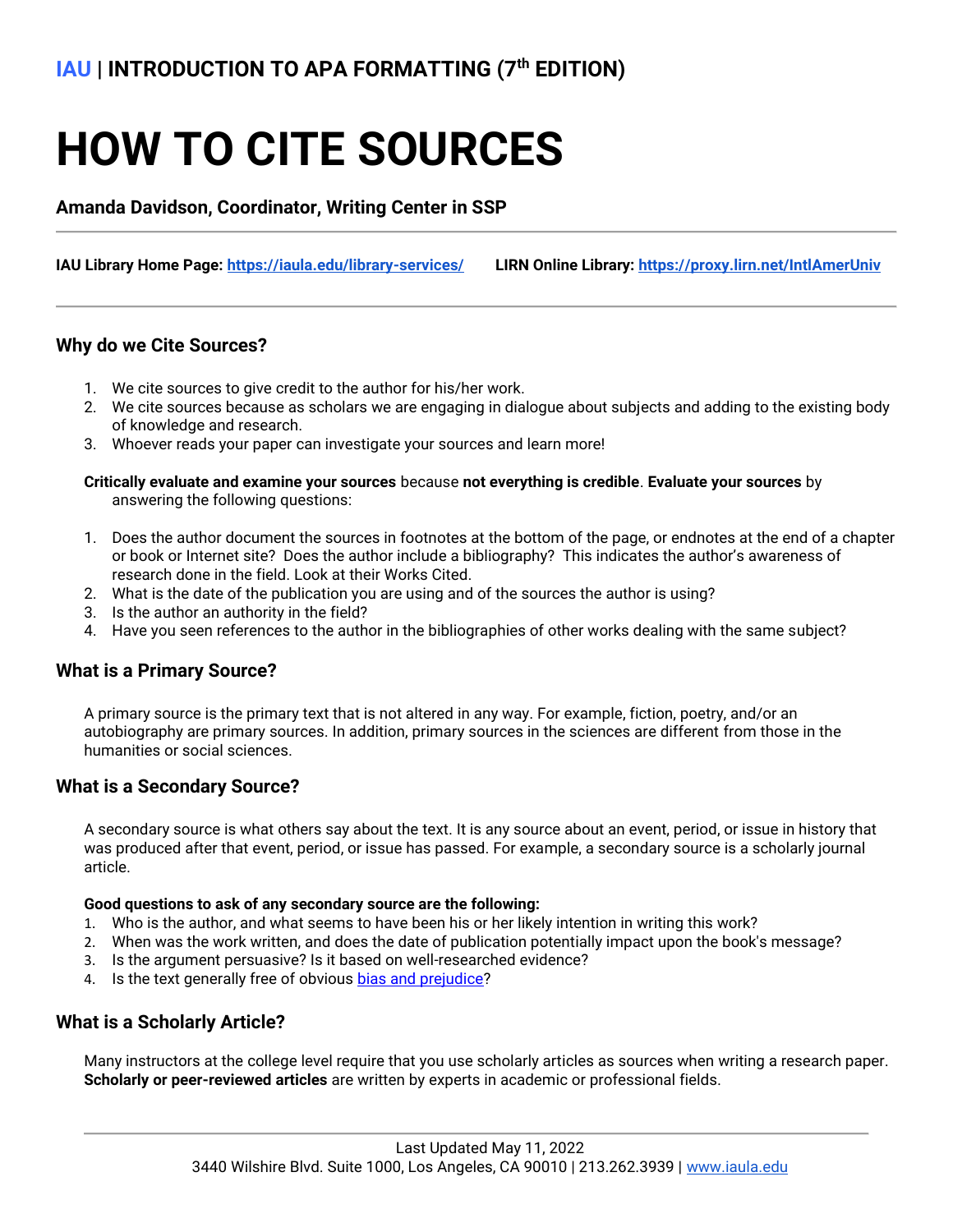# **How do I find information on How to Cite my Sources?**

Click "**Writing Center"** on **IAU's website** to learn more about how to cite your references in APA Style in your case studies and papers. Click on **[APA Format for Case Studies -](http://iau.la/wp-content/uploads/APA_Format_Sample_for_Case_Studies.docx) Example** for specific help on how to insert in-text and parenthetical citations in the body of your essay.

**Prepare a list of References for APA** because you need to **document your sources. You need to become familiar with the type of research that has been done on your topic,** for example, what other literary scholars have said about it. From seeing a variety of titles, you will learn how your chosen thesis in your paper might further be limited or broadened. Ask who has published, or sponsored the material? A university press usually publishes scholarly, wellresearched material, and some of the best-known publishers are usually reliable. Is the Internet site reliable and authoritative?

### **For Sample Bibliographies and References Examples:**

From the IAU website home page, click on Writing Center and **[APA Format for References -](http://iau.la/wp-content/uploads/APA_Format_Sample_for_References.docx) Examples**  [Reference List: Basic Rules-APA](http://owl.english.purdue.edu/owl/resource/560/05/) from OWL at Purdue

### **For Assistance with Citing Sources for References:** Bibme - www.bibme.org

# **How to Document your Sources in APA style**

When you quote one of your sources, you need to document and **credit that source** to show where that information came from in your text.

You need to ensure that your paper is double-spaced, with one-inch margins all around, Times New Roman 12 font is preferred, the page number appears in the upper right-hand corner of the second page, and indented paragraphs are half an inch from the left margin.

## **In-Text Citations are in the past tense (APA style, 7th ed.) as follows:**

- ➢ **BOOK (Direct Quote) by ONE AUTHOR: Cite Author's Last Name with the year of publication and page number in parenthesis** as follows: Holt (2016) claimed, "…" (p.2).
- ➢ **BOOK by TWO AUTHORS: List both author's last names and year of publication in parenthesis. Note the ampersand between the two author's last names.**

### **Direct citation:**

Wegener and Petty (2004) indicated, "..." (p. 2).

### **Paraphrased citation:**

… discovered in later studies (Wegener & Petty, 2004).

### **Direct citation:**

Sinclair and Fawcett (1991) stated, "Physical development is particularly erratic in adolescence" (p.197).

### **Paraphrased citation:**

Physical development in adolescence can become unpredictable (Sinclair & Fawcett, 1991).

➢ **BOOK or WORK BY MULTIPLE AUTHORS (THREE to FIVE AUTHORS):** When citing multiple authors, for example more than 3 authors from a work, cite **the first author by last name and et al.** followed by the year of publication:

### **Direct citation:**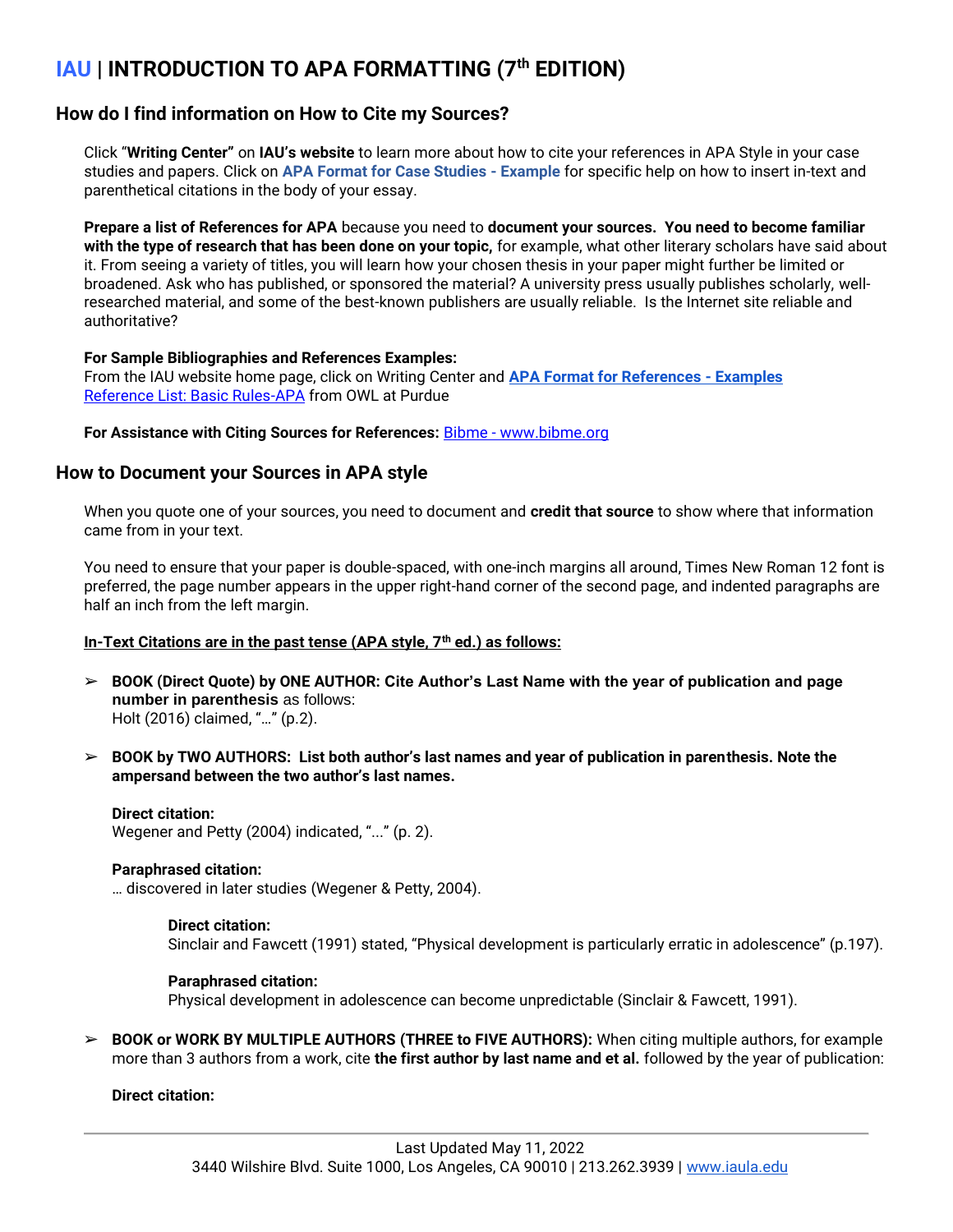According to Williams et al. (2016), "…" (p. 2). Williams et al. (2016) claimed, "…" (p.25).

### **Paraphrased citation:**

… (Williams et al., 2016).

So, if you used the following authors: Smith, Jones, Blake, Sinclair & Daniels (2004) claimed …

#### **Direct citation:**

This would become: Smith et al., (2004) claimed, "..." (p.3).

#### **Paraphrased citation:**

… (Smith et al., 2004).

➢ **CITING MULTIPLE AUTHORS in the same set of parentheses, list them alphabetically by author's last name and et al. separated by a semi colon.**

… (Raspa et al., 2015; Gadomski et al., 2018; Graybill et al., 2016).

➢ **CITING MULTIPLE AUTHORS using "et al.", and there are multiple dates, chronologically list the dates.**

… (Caraway et al., 2013, 2014, 2019).

➢ **CITING THE WORK OF ANOTHER AUTHOR WITHIN AN AUTHOR'S WORK,** you would cite as follows per p. 63 of the APA 7<sup>th</sup> ed Manual:

…, Joseph Wolfe (1960; as cited in Peterson et al., 2011) theorized that …

➢ **CITING A WORK BY THE SAME AUTHOR AND SAME DATE** use a lowercase letter after the year of publication for both in-text and reference-list entries.

… (Boysen, 2015a, 2015b).

- ➢ **UNKNOWN AUTHOR: Give the Title in the signal phrase and the year of publication in parenthesis. Please note that book titles are** *italicized* **while articles and titles are in quotation marks.** … a research study was conducted of students working on case studies ("Using APA," 2001).
- ➢ **BOOK NO AUTHOR GIVEN: Give the title of the work and the year in parenthesis.** (*Interpersonal Skills,* 2019).
- ➢ **MAGAZINE ARTICLE, NO AUTHOR GIVEN:** ("Understanding Sensory Memory," 2018).
- ➢ **ANONYMOUS AUTHOR: Keep the "Anonymous" as if it were the author's last name followed by the year of publication in parenthesis.**

… and was considered obsolete (Anonymous, 2008).

➢ **ANONYMOUS AUTHOR, NO DATE: Keep the first word or two of the title (from the signal phrase) followed by "n.d." for "no date" in parenthesis.**

… and was considered obsolete ("English Tutoring", n.d.).

➢ **WEB-BASED SOURCE: Webpage on a website with an individual author (per APA 7th ed. manual (p.351).**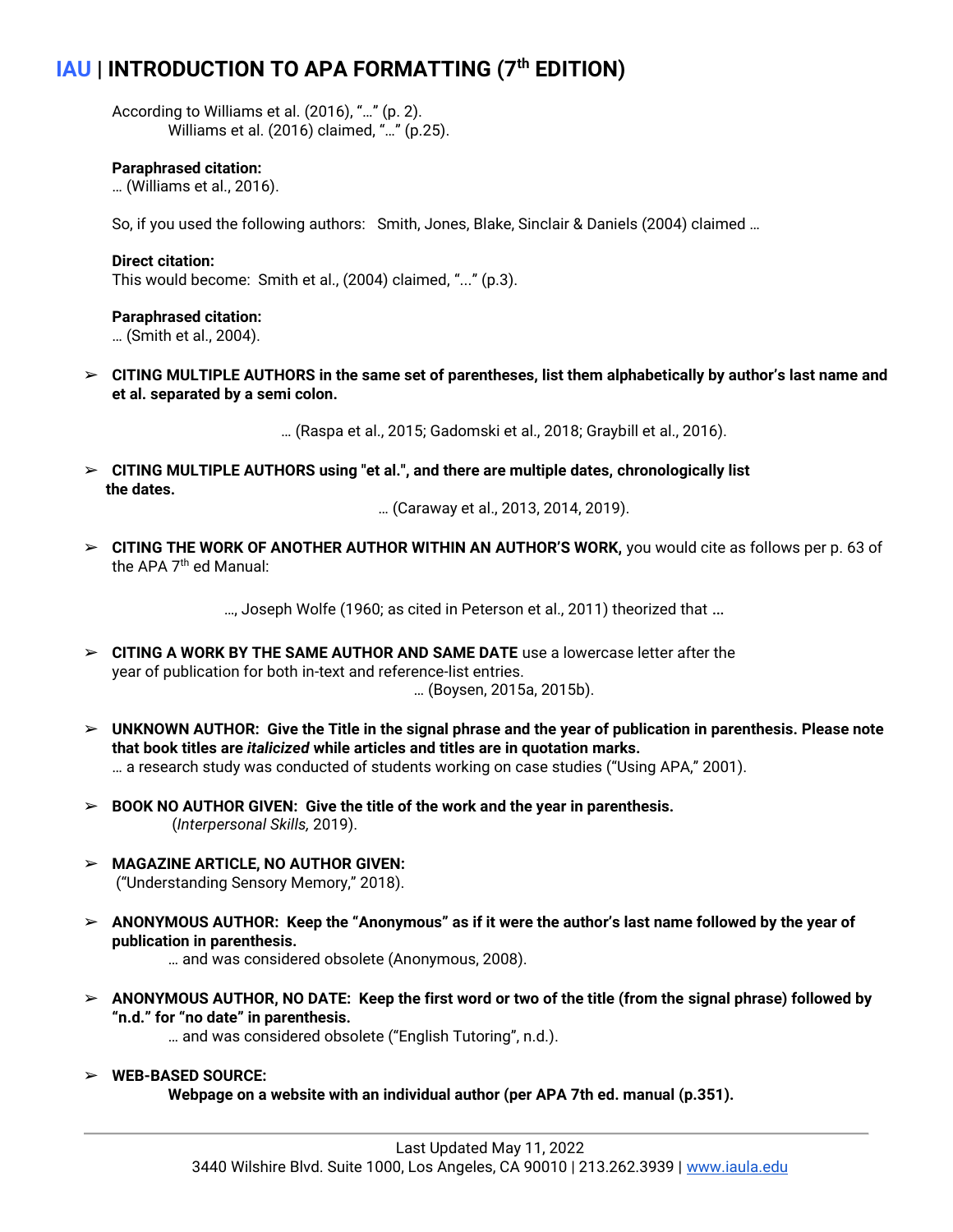Martin Lillie, C. M. (2016, December 29). *Be kind to yourself: How self-compassion can improve your resiliency.* Mayo Clinic. **[https://www.mayoclinic.org/healthy-lifestyle/adult-health/in](https://www.mayoclinic.org/healthy-lifestyle/adult-health/in-depth/self-compassion-can-improve-your%20-resiliency/art-20267193)[depth/self-compassion-can-improve-your -resiliency/art-20267193](https://www.mayoclinic.org/healthy-lifestyle/adult-health/in-depth/self-compassion-can-improve-your%20-resiliency/art-20267193)**

### ➢ **Webpage on a website with a group author (per APA 7th ed. manual (p.351).**

Centers for Disease Control and Prevention. (2018, January 23). *People at high risk of developing flu-related complications.* https://www.cdc.gov/flu/about/disease/high\_risk.htm

**Parenthetical citation:** … (Centers for Disease Control and Prevention, 2018; World Health Organization, 2018).

**Narrative citation:** Centers for Disease Control and Prevention (2018) and World Health Organization (2018)

➢ **Webpage on a website with a retrieval date,** cite as follows per the APA 7th ed. Manual (p.351): U.S. Census Bureau. (n.d.) U.S. and world population clock. U.S. Department of Commerce. Retrieved July 3, 2019, from<https://www.census.gov/popclock/>

**Parenthetical citation:** … (U.S. Census Bureau, n.d.). **Narrative citation:** U.S. Census Bureau (n.d.)

# **APA Style for List of References**

- 1. The "**References**" title is in **bold**, centered and on a separate page from the rest of the paper.
- 2. References are listed in **alphabetical order** by the author's last name, flush left with the margin, in double-line spacing, with subsequent paragraphs indented by half an inch.
- 3. When composing the References page, the **publisher location is no longer needed**. All that is required is the publisher's name as follows:

### **References**

Williams, B., Young, A., Evans, P. & Ruiz, A. (2016). *Human resource management*

(4th ed.). Pearson.

# **Digital Object Identifier (DOI) format**

The DOI of a source, for example, of an online journal article or report or the print version in the References section of your paper, is the "Digital Object Identifier," which is the unique persistent identifier of an online or print source. It is the last component in a reference list entry.

According to the Publication Manual of the American Psychological Association (7th ed.), "A DOI, or digital object identifier, is a unique alphanumeric string that identifies content and provides a persistent link to its content location on the internet. It is typically located on the first page of an article near the copyright notice, and it starts with "https://doi.org/... and is followed by a string of letters and numbers" (p.298). Here is an example: https://doi.org/10.1037/0000092-000

### **The APA guidelines for using DOIs are as follows (per APA Manual p. 299):**

- 1. Include a DOI for all works that have a DOI, regardless of whether you used the online version or the print version.
- 2. If a print work does not have a DOI, do not include any DOI or URL in the reference.
- 3. If an online work has a URL but no DOI, include the URL in the reference as follows:
	- a. For works without DOIs from websites (not including databases), provide a URL in the reference.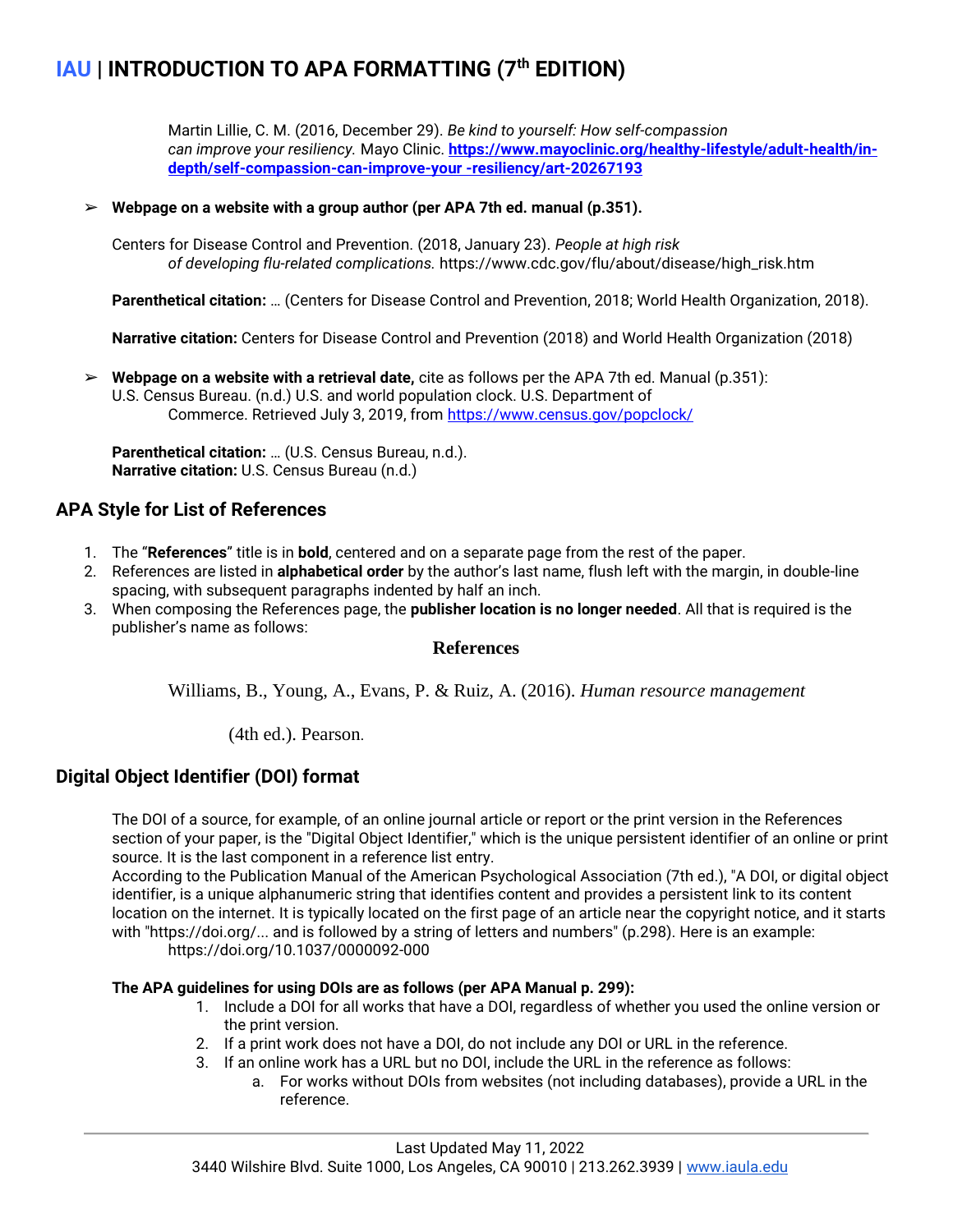- b. For works without DOIs from most academic research databases, do not include a URL or database information in the reference because these works are widely available. The reference should be the same as the reference for a print version of the work.
- c. For works from databases that publish works of limited circulation (such as the ERIC database) or original proprietary material only in that database (i.e. UpToDate database), include the name of the database or archive and the URL of the work.
- d. If the URL is no longer working or no longer provides readers access to the content you intend to cite, follow guidance for works with no source.

## **APA Format of DOIs and URLs: (per APA Manual, p.299):**

- DOIs and URLs are formatted as hyperlinks "http://" or "https://" No need to include "Retrieved from" before the DOI or URL.
- Use the default display settings for hyperlinks (blue font, underline) or plain text not underlined.
- Links should be live if work is published or read online.
- Follow the International DOI Foundation to format the DOIs in the reference list as follows: https://doi.org/xxxxx

# **How to Format Tables and Figures**

For how to format tables and figures in your paper, (see p. 197 of APA Manual):

Refer to every table and figure by its number (callout), which tells the reader what to look for in the table or figure. Introduce your table or figure as follows:

As shown in Table 1, the characteristics of …

Figure 2 shows the demographics of …

… of the results of the testing (see Table 3).

… of the comparisons (see Figures 4 and 7).

Avoid writing "the table above" (or "below") or "the figure on page 32."

Tables and Figures should go at the end of your paper after your list of references. Please review p.8 and 9 of the IAU APA template.

# **How to Avoid Plagiarism**

To avoid plagiarism in academic writing, which is using the words of another author's work as your own, it is important to give credit to the author for his/her work, and you can achieve that in two ways as follows:

1. Directly cite the exact words of the author correctly in APA 7th edition style. For example, cite the author's work by stating his/her last name, the year of publication in parenthesis, followed by the exact words of the author and the page number in parenthesis as follows:

Riley (2010) stated, "..." (p.32).

Here's an example of how to directly cite from an online journal article by multiple authors:

Williams et al. (2006) stated, "Plant height and dispersal ability evolved more rapidly in patchier experimental landscapes, suggesting that fragmentation can select for more rapid invasion velocity" (p.482).

2. Paraphrasing the author's work (writing another author's work in your own words):